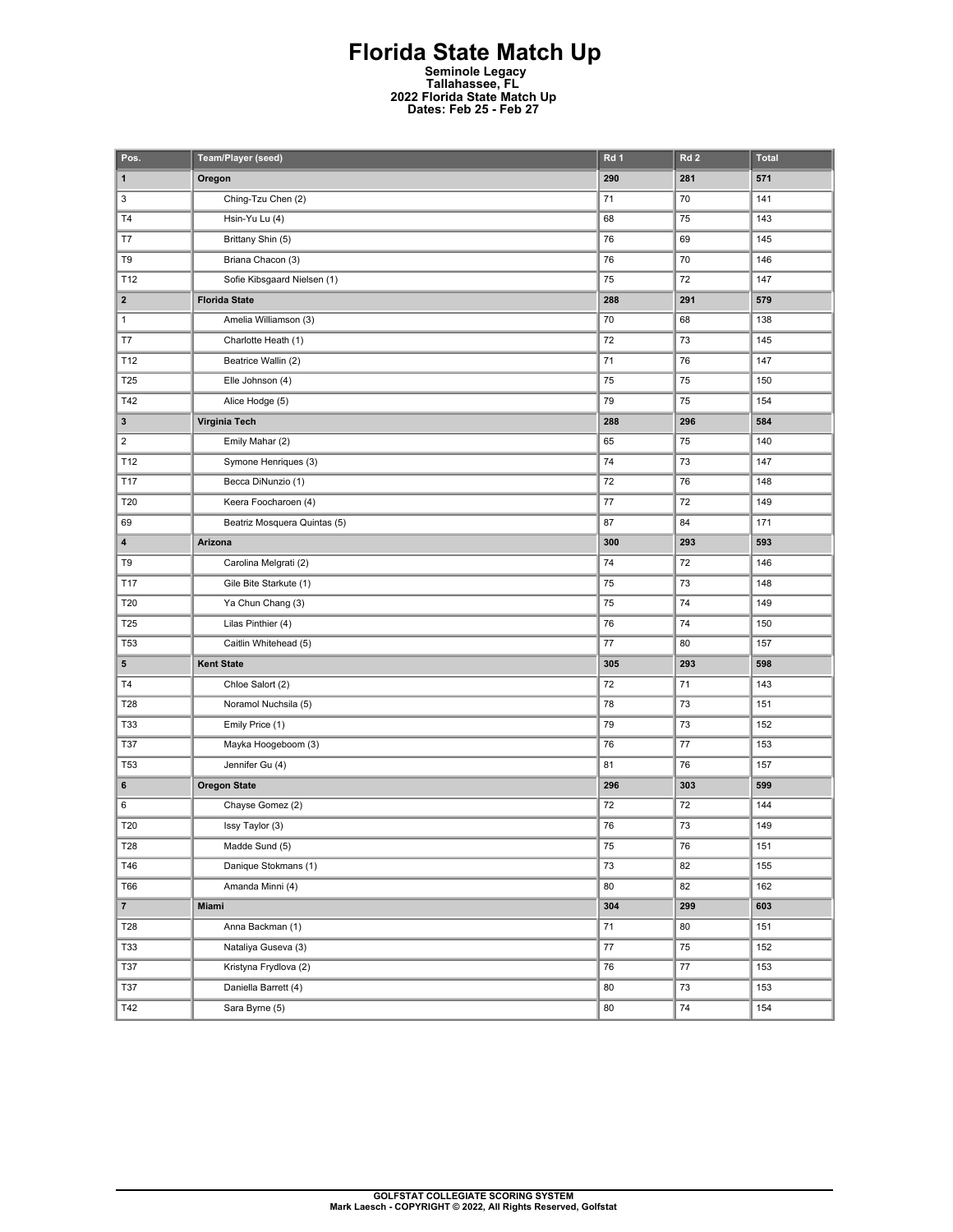| Pos.            | Team/Player (seed)       | Rd <sub>1</sub> | Rd <sub>2</sub> | <b>Total</b> |
|-----------------|--------------------------|-----------------|-----------------|--------------|
| 8               | Clemson                  | 300             | 307             | 607          |
| T28             | Lindsay May (1)          | 75              | 76              | 151          |
| T33             | Callista Rice (2)        | 74              | 78              | 152          |
| <b>T37</b>      | Melena Barrientos (4)    | 74              | 79              | 153          |
| T46             | Savannah Grewal (3)      | 77              | 78              | 155          |
| <b>T51</b>      | Annabelle Pancake (5)    | 81              | 75              | 156          |
| 9               | <b>Coastal Carolina</b>  | 311             | 299             | 610          |
| T20             | Caitlin Evans-Brand (4)  | 75              | 74              | 149          |
| T28             | Jenjira Jinangkul (5)    | 78              | 73              | 151          |
| T42             | Sara Sarrion (2)         | 80              | 74              | 154          |
| <b>T53</b>      | Sophia Carlsen (3)       | 79              | 78              | 157          |
| <b>T60</b>      | Tiffany Arafi (1)        | 79              | 80              | 159          |
| 10              | <b>Mercer University</b> | 307             | 305             | 612          |
| T <sub>12</sub> | Kate Song (4)            | 70              | 77              | 147          |
| T42             | Mikayla Dubnik (3)       | 80              | 74              | 154          |
| T46             | Hailey Katona (1)        | 78              | 77              | 155          |
| <b>T53</b>      | Carol Pyon (5)           | 79              | 78              | 157          |
| T60             | Tracy Rodriguez (2)      | 82              | 77              | 159          |
| 11              | <b>Missouri</b>          | 314             | 300             | 614          |
| T20             | Noelle Zoe Beijer (4)    | 80              | 69              | 149          |
| T33             | Sophia Yoemans (1)       | 75              | 77              | 152          |
| <b>T60</b>      | Emily Staples (2)        | 79              | 80              | 159          |
| <b>T60</b>      | Brianne Bolden (3)       | 80              | 79              | 159          |
| T64             | Martina Munoz (5)        | 86              | 75              | 161          |
| 12              | <b>Middle Tennessee</b>  | 309             | 307             | 616          |
| T17             | Caroline Caudill (2)     | 73              | 75              | 148          |
| T46             | Sophie Burks (1)         | 74              | 81              | 155          |
| <b>T58</b>      | Molly Bebelaar (4)       | 80              | 78              | 158          |
| <b>T58</b>      | Madison Smith (5)        | 82              | 76              | 158          |
| T66             | Catherine Caudill (3)    | 84              | 78              | 162          |